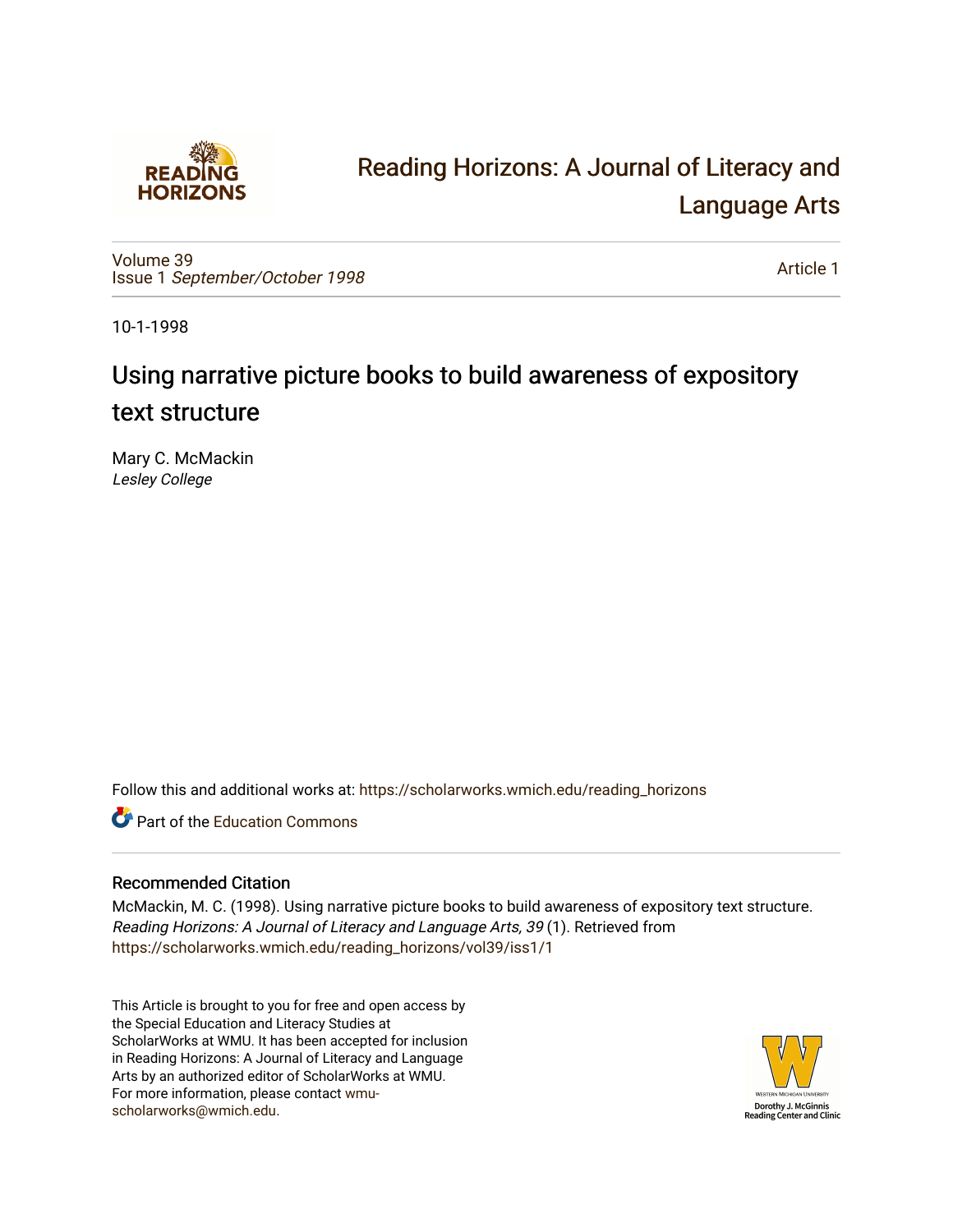

## *Using narrative picture books to build awareness of expository text structure*

*Mary C. McMackin* **Lesley College**

#### ABSTRACT

For many students, reading in the content areas presents quite a challenge. The transition from an emphasis on narrative texts in the lower grades to expository texts in the upper grades is not always easy. This article describes a system I use for introducing exposi tory text structure through the use of narrative picture books. My goal is to develop an understanding of expository text structure with simple texts so that students will be able to transfer these under standings to more cognitively dense content area materials.

#### **INTRODUCTION**

Once upon a time... Young children become aware of how sto ries are structured through home and school experiences. It is not uncommon for children as young as first grade to have an adequately developed sense of story structure as part of their mental repertoire (Dreher and Singer 1980). This knowledge of narrative story gram mar (i.e. setting, character, problem, solution) helps readers compre hend and recall story information. While stories tend to function as the main genre for instruction in the early elementary years, exposi tory texts serve as a major source for written social studies materials in the upper elementary and middle schools. In order to access the growing wealth of information that is available through books, maga zines, reference sources, CD ROMs, and the Internet, students need to develop an understanding of expository structure. When readers are aware that writers structure relationships among concepts through text patterns and use cue words to connect their thoughts, comprehension improves (Taylor, 1992).

In a study with eighth grade readers, Seidenberg (1989) re ported that lack of text structure knowledge inhibited the students from constructing accurate representations of informational texts, from identifying important ideas and from summarizing the text. Similarly, a deficit in text structure awareness in students with learning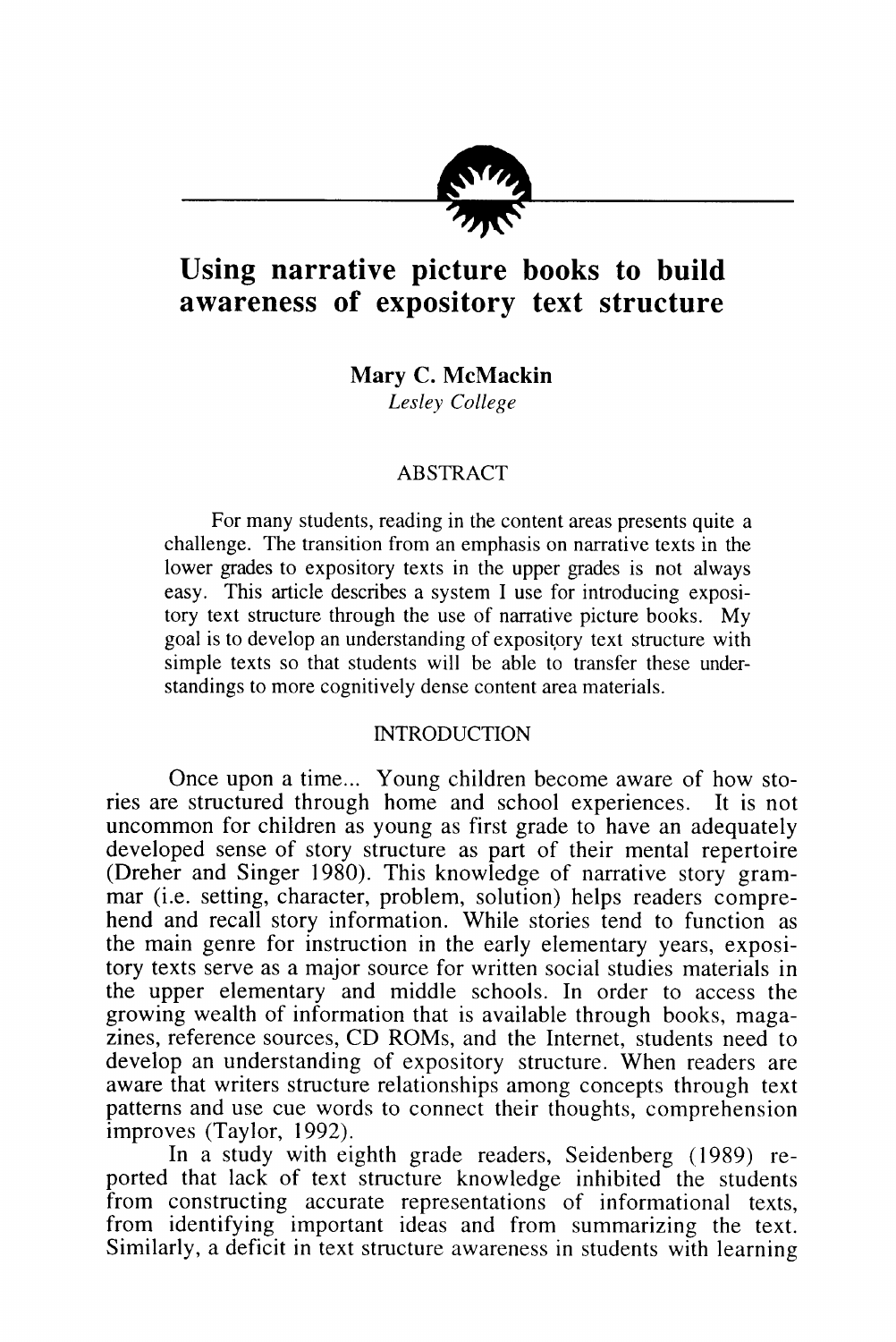disabilities had an adverse effect on their ability to predict forthcom ing information, to identify important details, and to monitor their own comprehension (Englert and Thomas 1987).

Myer (1985) coined the term "structure strategy" to refer to the process that readers use to seek out and apply the author's organiza tion while constructing representations of expository texts. Generally, expository texts are constructed around five text patterns: descrip tion/enumeration, sequence, compare/contrast, cause/effect, prob lem/solution (Myer and Freedle 1984). Figure 1 contains a definition for each of these text patterns and cue words that signal predominant patterns. Seidenberg (1989) noted that the ability to comprehend and to compose expository prose is essential for school success. It appears that many elementary and middle school students would benefit from a formal introduction to expository text structure.

#### NARRATIVE PICTURE BOOKS

Realizing the importance of teaching students to recognize ex pository text patterns, I designed a system for teaching students this comprehension skill, using methods and materials that built upon their prior knowledge and experiences. My goal was to have students de velop proficiency in this skill with simple texts so that they would be able to transfer it to more cognitively dense social studies materials.

Since most upper elementary and middle school students have a well developed sense of narrative story structure (Dreher and Singer 1980), it seemed logical to use narrative picture books to introduce expository text structure. Picture books, which no longer seem to be relegated to young readers, allow teachers to introduce the concept of text patterns in a unique, interesting, and straightforward way. Without the sophisticated content of grade-level texts, students are able to fo cus their attention directly on the patterns that authors use to organize ideas.

Despite the fact that simple picture books are generally written around a narrative story grammar, in which there are characters, a set ting, a problem and a resolution, careful examination revealed that many picture books contain an underlying "expository" text pattern. For example, Nettie's Trip South (Turner 1987) represents a descrip tion/ enumeration pattern. Written in a letter format, this picture book describes Nettie's reaction to the harsh treatment of slaves during her pre-Civil War trip from the north to Richmond, VA. In **Island Boy,** Cooney (1988) sequenced the events of the major character's life on Tibbetts Island. The reader meets Matthais in his youth and follows him until he is laid to rest under a red astrakhan tree. Figure 2 contains a list of several picture books that may be used to introduce stu dents to expository text structures. The brevity of these books makes them ideal to use in 45-minute instructional periods. The following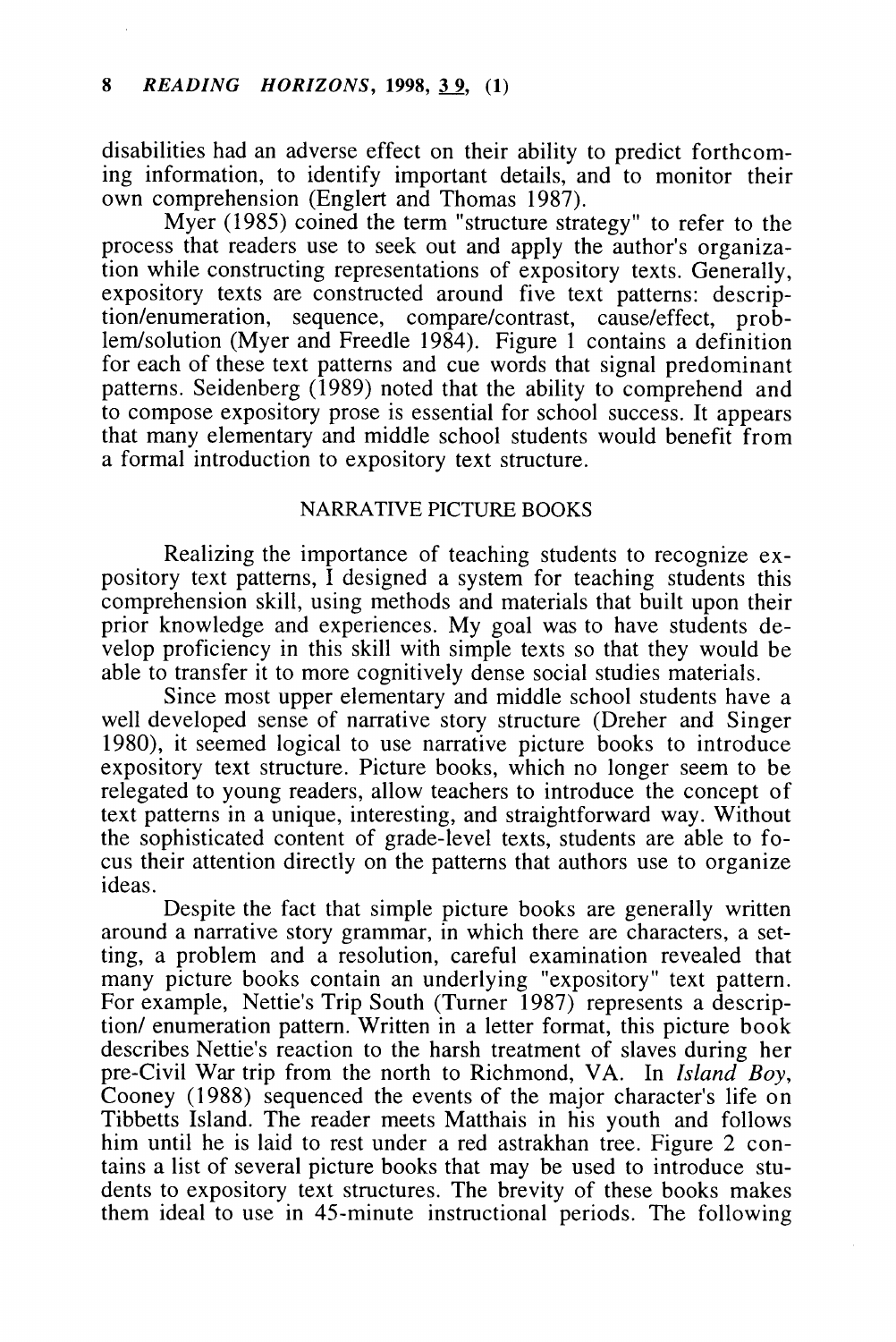sample lesson illustrates how picture books can be used to build text structure awareness.

#### GETTING STARTED

**Expository Text Structure and Comprehension**

It is best to begin by introducing one text structure at a time, starting with the most easily recognized organizational pattern (sequence) and gradually introducing more complex patterns (compare/contrast and cause/effect). Before class, select one text structure on which to focus. The following lesson will illustrate the sequence expository pattern.

Sample Introductory Lesson:

**Purpose:** To introduce students to sequencing.

**Materials:** One (or more) narrative picture book(s) which represent sequencing (see Figure 2 for suggested picture books); over head transparency of graphic organizer for sequencing (see Figure 3 for sample graphic organizers); a gradeappropriate social studies passage that follows the sequence pattern (on overhead or copies to distribute).

**Time:** One 45-minute period

**Procedure:**

(1) Set purpose for listening.

- Elicit from the students what they know about sequencing.
- Have students listen to Island Boy (Cooney, 1988) for the purpose of recalling the sequence of events in the story.

(2) Read picture book aloud.

(3) Discuss the predominant text structure (sequencing), not ing how this structure is used to connect ideas. In these books, the pictures, too, will extend the ideas of the author and sup port the text arrangement, so information from the pictures should be identified as well.

(4) Use an overhead transparency to record the information on an appropriate graphic organizer (see Figure 3 for sam ples). The graphic organizer enables students to visually see the relationships between superordinate ideas (main) and sub ordinate ideas (details).

(5) Call students' attention to the cue words that Cooney uses to signal sequence of time: "at first"; "Time passed. Now..."; "soon"; "As Matthais grew older..."; "After fifteen years"; "In May"; "For a long time..."; "In September." By drawing atten tion to these words and phrases, teachers can help students un derstand how the author connects one idea to the next and sequences events in a logical order of succession.

(6) After introducing (modeling) sequencing with a picture book and graphic organizer, select a passage from social studies materials that follows this same pattern. Repeat steps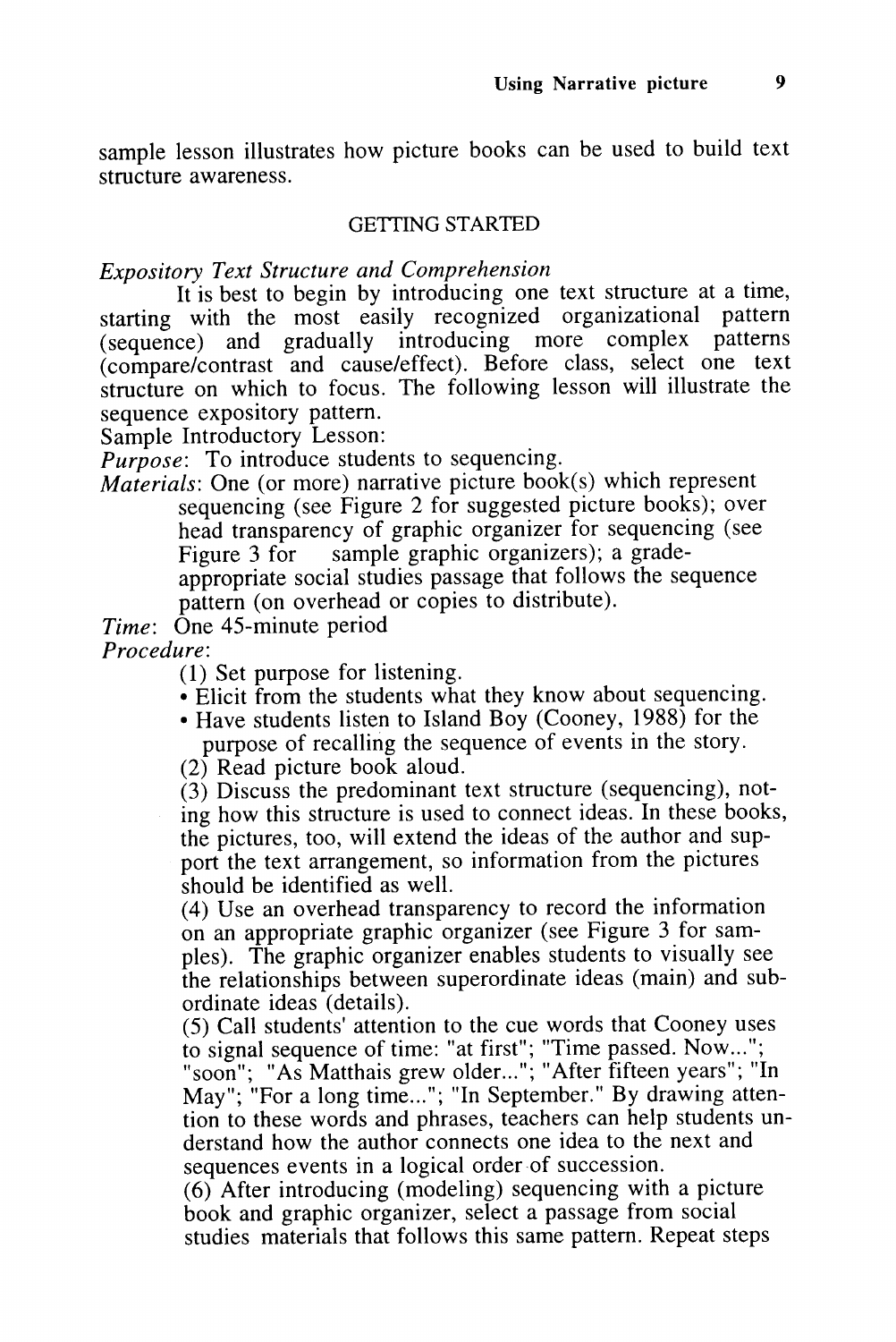1-5, thinking aloud as you read, analyze, and record the infor mation onto the graphic organizer (overhead transparency). Providing direct instruction with social studies materials en ables students to realize how this comprehension strategy can be applied in an authentic way to their own construction of meaning with grade-appropriate expository materials. As noted above, pictures add to the available information in pic ture books. A parallel can be drawn to the use of graphic aids (charts, graphs, maps) that authors of social studies books in elude to connect and extend ideas. Information from the graphic aids should be included on the graphic organizer if appropriate.

Over the next several days, repeat these same procedures while intro ducing the remaining expository text structures.

More sophisticated instruction and practice in identifying the text structures of informational materials may be necessary for some students before they can apply this comprehension skill directly to social studies texts. Figure 4 contains an annotated bibliography of popular preteen magazine articles that may be used to provide guided practice during this stage of instruction. These articles furnish students with opportunities to apply their understanding of text structure to materials that are a bit more challenging than picture books, yet not as cognitively dense as most social studies materials. Once students be gin to understand how each expository text structure is used to or ganize and connect ideas, it is necessary to introduce texts that contain multiple structures.

It would be nice if all informational writing followed one easily identified text structure; however, many times, the passages that stu dents encounter while reading social studies texts contain a combina tion of patterns rather than one specific pattern. I use the book **Teammates** (Golenbock, 1990) to illustrate this point. Golenbock uses several text structures to tell the story of Jackie Robinson's first season as a Brooklyn Dodger. The book begins with a compare/contrast structure, as the professional lifestyles of Negro League players are contrasted with those of Major League players. Next, Golenbock pres ents a problem. Brooklyn Dodger General Manager, Branch Rickey, tries to find ways to desegregate his team. He resolves this problem when he hires Jackie Robinson. The reader then travels through a se quence of events as Jackie meets with Mr. Rickey and attends spring training. Cause and effect text structure is also used. Because Jackie Robinson is the first Black player in the Major Leagues (cause), he is humiliated; he must live by himself when the team is on the road; and his job is threatened when other players draft a petition to have him thrown off the team (effects). Finally, the hateful screams from the crowd caused Pee Wee Reese to walk across the field and put his arm around Jackie's shoulder, displaying support for his fellow teammate (effect).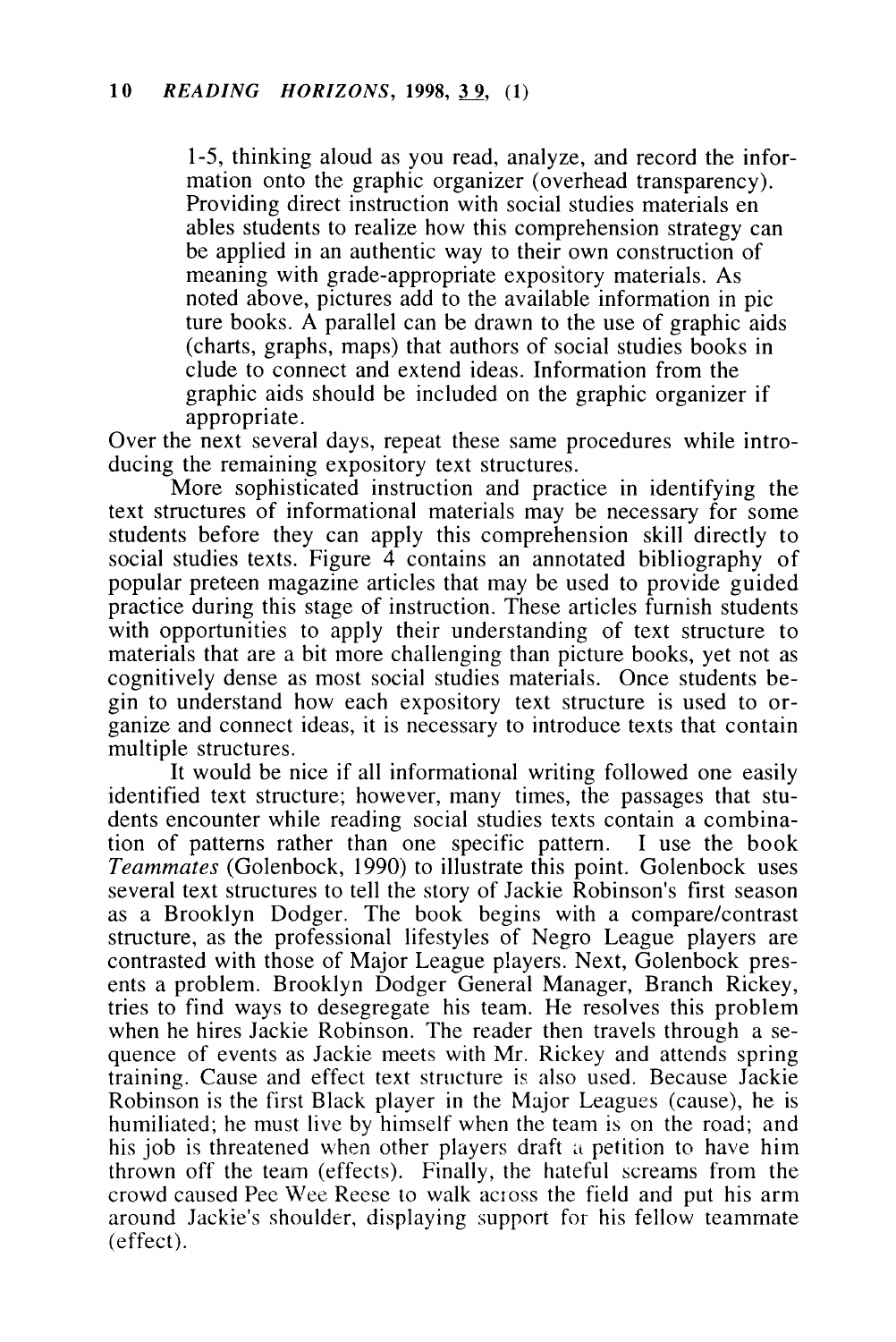At this point, I've found it worthwhile to have students analyze a variety of picture books in order to determine the ways in which authors embed multiple text structures within one piece of writing. Again, the picture books provide students with opportunities to use short, simple texts to grasp this complex concept. I recommend that teachers also analyze social studies materials with their students by modeling and using think alouds. Vacca and Vacca (1989) suggest the following guidelines for teachers to use when analyzing text pat terns. First, identify the most important idea in the passage and note cue words that signal the text structure. Second, identify other impor tant ideas and how these ideas are connected to the main idea. Third, outline or diagram the superordinate idea (main) and subordinate ideas (details) to sort out important from less important ideas. Vacca and Vacca (1989) state that in planning reading assignments, it is helpful for teachers to try to identify the overall text pattern "even though several types of thought relationships are probably embedded within the material" (p. 43).

#### TEXT STRUCTURE AND COMPOSITION

As students are introduced to expository text patterns, they can be provided with opportunities to use these patterns to construct meaning in their own writing. A wide variety of discourse forms are available for students to use in authentic informational writing. These forms include brochures, presentation proposals, and reflections on assignments (see Figure 5 for additional suggestions).

Teachers may help middle school students gradually learn how to combine several expository text structures. **Using Uncle Jed's Bar** bershop (Mitchell 1993) or other picture books as models, teachers may move students into more complex forms of expository writing. For example, a teacher may suggest that a research paper on the initial stages of the American Revolution begin with a descrip-American Revolution begin with a description/enumeration of events that led to the Boston Tea Party. Next, the paper may focus on the cause and effects of this one event. The paper may conclude with a section in which the causes for the Boston Tea Party are compared/contrasted with present-day issues of taxation. Three different graphic organizers may be used to record the ideas: description/enumeration, cause/effect, and compare/contrast. The same graphic organizers that were used to record information in the com prehension lessons may be used throughout the writing process. Graphic organizers help students identify and organize the key concepts they wish to communicate. When ideas are well organized and cohesively expressed, they are often easier for readers to understand. It should be noted that a graphic organizer should be used as a pre liminary step within a larger process rather than as an end product in and of itself. A timeline, for instance, could be used to detail events of an ancient civilization. After completing the timeline, students could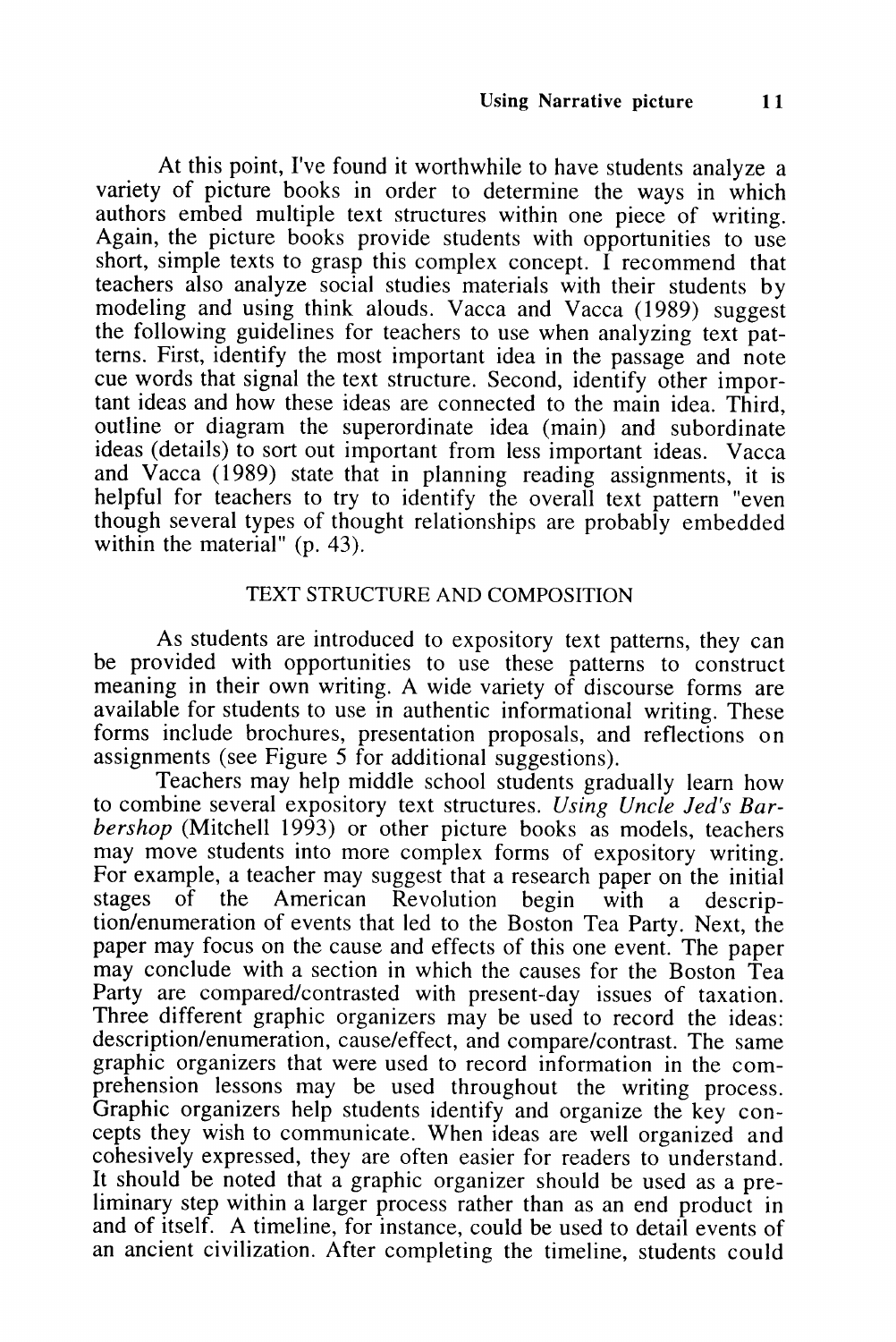analyze the information recorded on this graphic organizer and use it to write a piece of discourse, or to engage in a discussion, or perhaps to create a project that connects social studies with the arts. Finally, the writer may indicate expository patterns through topic sentences. For example, the author might signal the description/enumeration pattern used in the first section of the American Revolution report by leading off with the following sentence: There were several events that led a group of Boston citizens to empty 342 chests of tea into the Boston Harbor on the evening of December 16, 1773. Conscious attention to text structure assists the writer by providing a framework in which to compose. Likewise, it helps the reader see relationships and construct an accurate representation of the writer's intended meaning.

#### **CONCLUSION**

Finding ways to increase our students' comprehension of ex pository texts is a challenge for most social studies teachers (and teachers in general). Transitioning from narrative to expository read ing and writing does not come naturally for all student. Moffett (1981) stated that "for many students, narrative is a kind of haven which they are reluctant to leave because chains of events have a ready-made organization, whereas exposition requires that the student create and assert a new order that is not a given of the material" (p. 122).

As students read and write informational texts in which text patterns are apparent, they build an awareness of the organizational arrangements and unique conventions that expository writers use to communicate information and to express ideas. This, in turn, prepares them for the task of independently comprehending and composing more complex exposition. Since sources of information continue to increase exponentially in today's world, the ability to use a "structure strategy" to enhance comprehension appears to be a required skill for successful lifelong learners. A systematic method for providing direct instruction and guided practice in expository text structure awareness can empower students by enhancing their reading and writing skills in all content areas.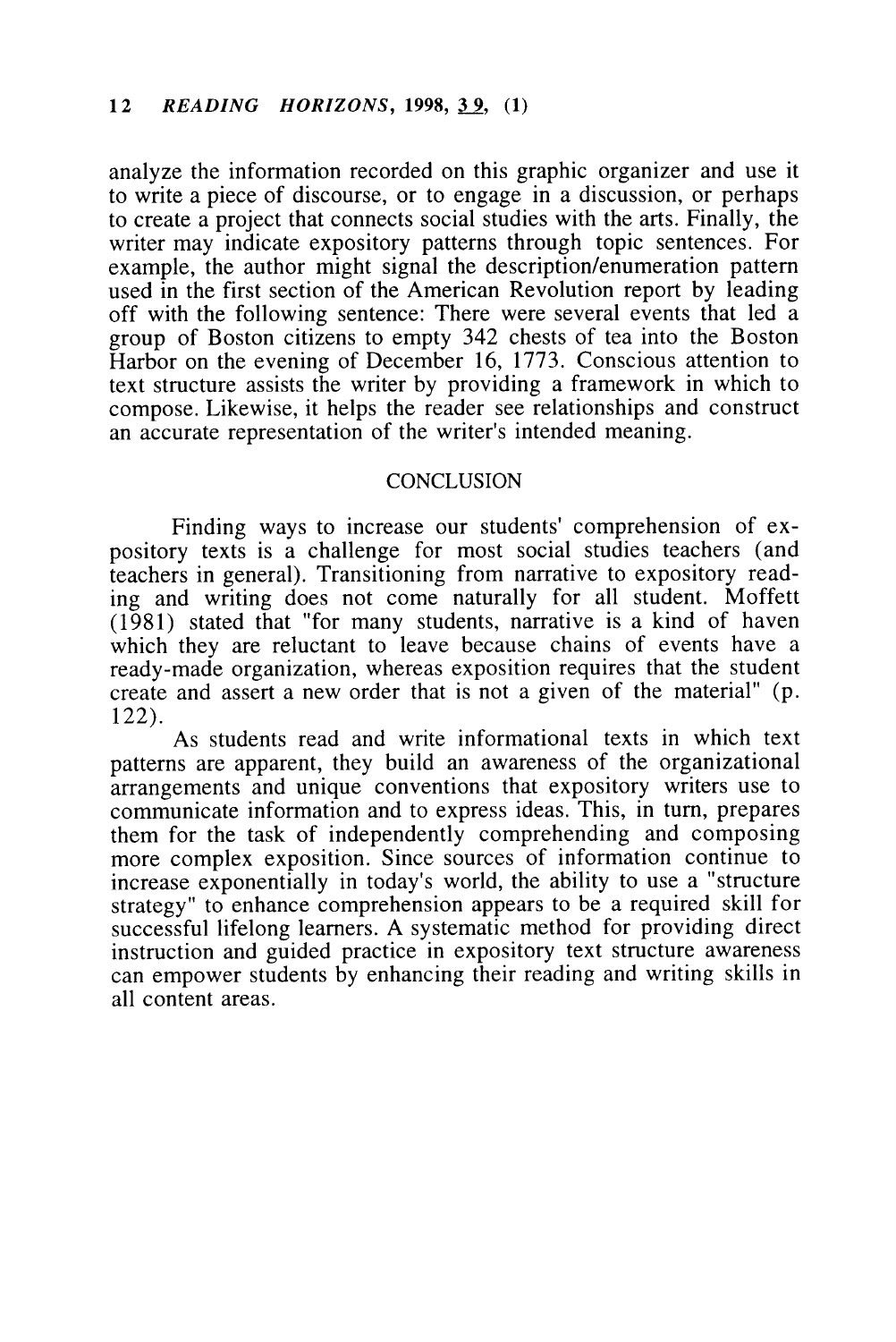#### Figure 1

## Narrative Picture Books - Expository Text Structures

#### DESCRIPTION/ENUMERATION

\*Kroll, V. 1993. **Africa brothers and sisters.,** NY: Four Winds Press. A father and his son discuss characteristics of approximately 20 different African tribes.

\*Rylant, C. 1982. **When I was young in the mountains,** NY: E.P. Dutton. A young girl describes what it was like to grow up with her loving grandmother, grandfather, and brother in a mountain community.

- \*Turner, A. 1987. **Nettie's trip south.,** NY: Macmillan Publishing Company. Nettie writes a letter to her friend, Addie, describing her reactions to the treatment of slaves, which she witnesses in a pre-Civil War trip to Richmond, VA.
- \*Weller, F.W. 1992. **Matthew Wheelock's wall.** New York, NY: Macmillan. Matthew Wheelock builds a stone wall around his New England field. This wall and all it stands for is treasured for generations.

#### SEQUENCE

- \*Caseley, J. 1991. **Dear Annie.,** NY: Greenwillow Books. An nie and her grandfather are pen pals. Over the years, Annie saved over 100 letters that her grandfather sent her.
- \*Cooney, B. 1988. **Island boy.** NY: Viking Kestrel. The reader follows Matthais' life on Tibbetts Island from his youth until he is laid to rest under his favorite red astrakhan tree.
- \*Silverstein, S. 1964. **The giving tree.,** NY: HarperCollins. A relationship that a boy establishes with a tree changes over time.

\*West, C. 1986. **"Pardon?" said the giraffe.** NY: Harper & Row, Publishers. Frog hops on the backs of taller and taller animals as he asks the giraffe, "What's it like up there?"

#### CAUSE/EFFECT

\*Barton, B. 1973. **Buzz buzz buzz.** NY: Macmillan Publishing Co., Inc. The bee stings the bull, which causes the bull to run and jump all around, which causes the cow to get nervous, which causes...

\*Brown, R. 1985. **The big sneeze.** NY: Lothrop, Lee & Shepard Books. The farmer's big sneeze causes a chaotic chain of events.

\*Numeroff, L.J. 1991. **If you give a moose a muffin.** NY: HarperCollins. Chaos erupts when a boy gives a moose a muffin and triggers a series of humorous events.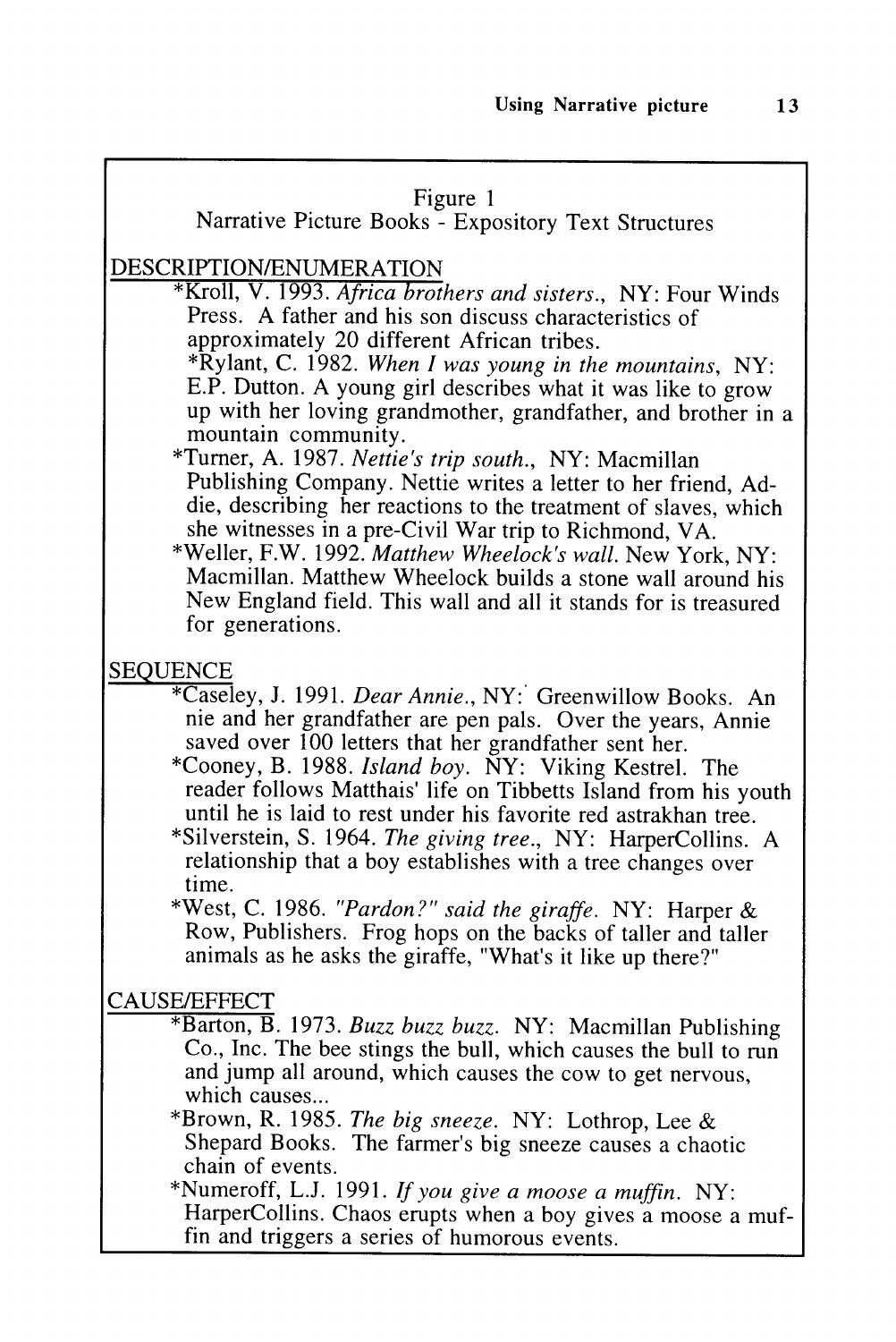\*Viorst, J. 1972. **Alexander and the terrible, horrible, no good, very bad day.** NY: Macmillan Everything goes wrong for Alexander. One disaster leads to another throughout the en tire day.

#### COMPARE/CONTRAST

- \*Buckley, H. E., and J. Ormerod 1994. **Grandfather and I.** NY: Lorthrop, Lee & Shepard Books. The warm relationship of a grandfather and grandson is built around the relaxing, peaceful times shared. The slow pace of grandfather and grandson is contrasted with the hurried lives of mother, father, brothers, and sisters.
- \*Delaney, M. 1989. **My sister.** NY: Atheneum. A young girl shares the pros and cons of having an older sister.
- \*Gray, N. 1988. **A country far away.** NY: Orchard. The illus trations in this book reveal the similarities and differences of everyday experiences of two boys: one in a small African vil lage and the other in a modern suburban community.
- \*Hutchins, P. 1971. **Titch,** NY: Macmillan. Titch is compared to his older siblings, Mary and Pete.

#### PROBLEM/SOLUTION

- \*DePaola, T. 1983. **The legend of the Bluebonnet.** NY: Scho lastic, Inc. A drought was killing The People called Co manche and their land. It was determined that in order to appease the Great Spirits, the People would sacrifice their most valued possession. She-Who-Is-Alone, a young girl who has lost her entire family in the famine, decides to offer the Great Spirits her warrior doll, her only possession.
- \*DePaola, T. 1984. **The mysterious giant of Barietta.** London: Anderson Press. Word reaches the quiet, Italian town of Bar letta that it is going to be attacked by an arm of a thousand men. Zia Concetta, the oldest member of this community, and the mysterious giant come up with a very clever and humor ous plan to frighten these soldiers away.
- \*Guback, G. 1994. **Luka's quilt.** NY: Greenwillow. Luka's grandmother, Tutu, sewed a traditional Hawaiian quilt for Luka. However, the quilt lacked the bright colors that Luka hoped it would have. Lei Day brings a solution to this prob lem.
- \* Young, E. 1992. **Seven blind mice,** NY: Philomel. Seven mice share their individual observations in order to determine what the object is that they have discovered. It turns out to be an elephant.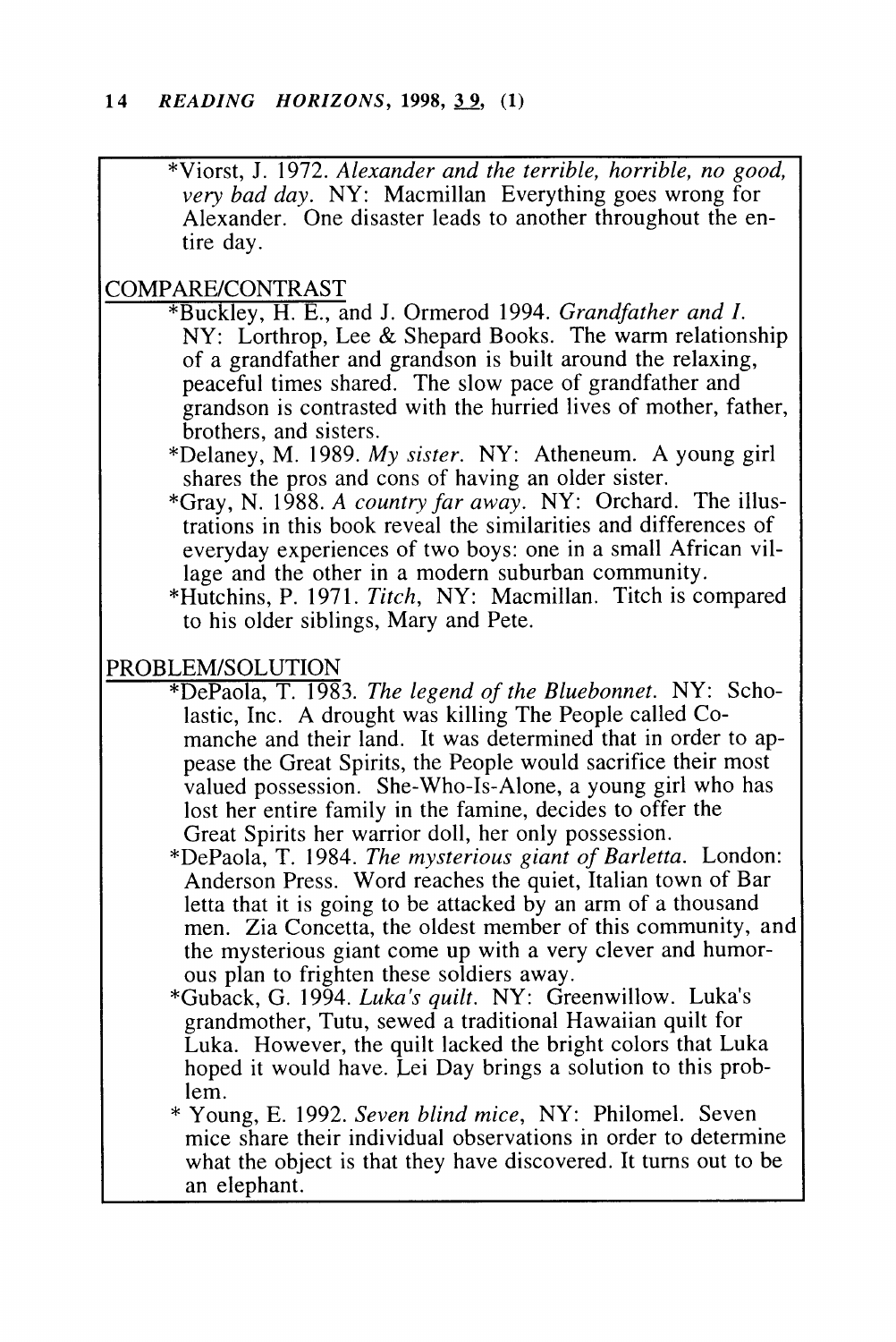#### Figure 2

Expository Text Structures and Cue Words

### *DESCRIPTION/ENUMERATION*

The author provides description, characteristics, or attributes of a topic. Often it is the summation of these details that is the main idea. Cue words: for example, first, second, most importantly.

### *SEQUENCE*

The author places facts, events, items, or concepts in a logical order. Cue words: first, second, next, finally, then, before, after, when.

### *COMPARE/CONTRAST*

The author points out similarities and differences in facts, events, items or concepts.

Cue words: but, however, although, yet, similarly, on the other hand, while, for instance.

## *CAUSE/EFFECT*

The author shows how the facts, events, items, or concepts (i.e. the ef fects) result due to the facts, events, items, or concepts (i.e. the causes). Cue words: because, since, therefore, if...then, as a result, thus, hence

### *PROBLEM/SOLUTION*

The author identifies a problem and provides solution(s). Cue words: the question is, the problem is, therefore, if...then.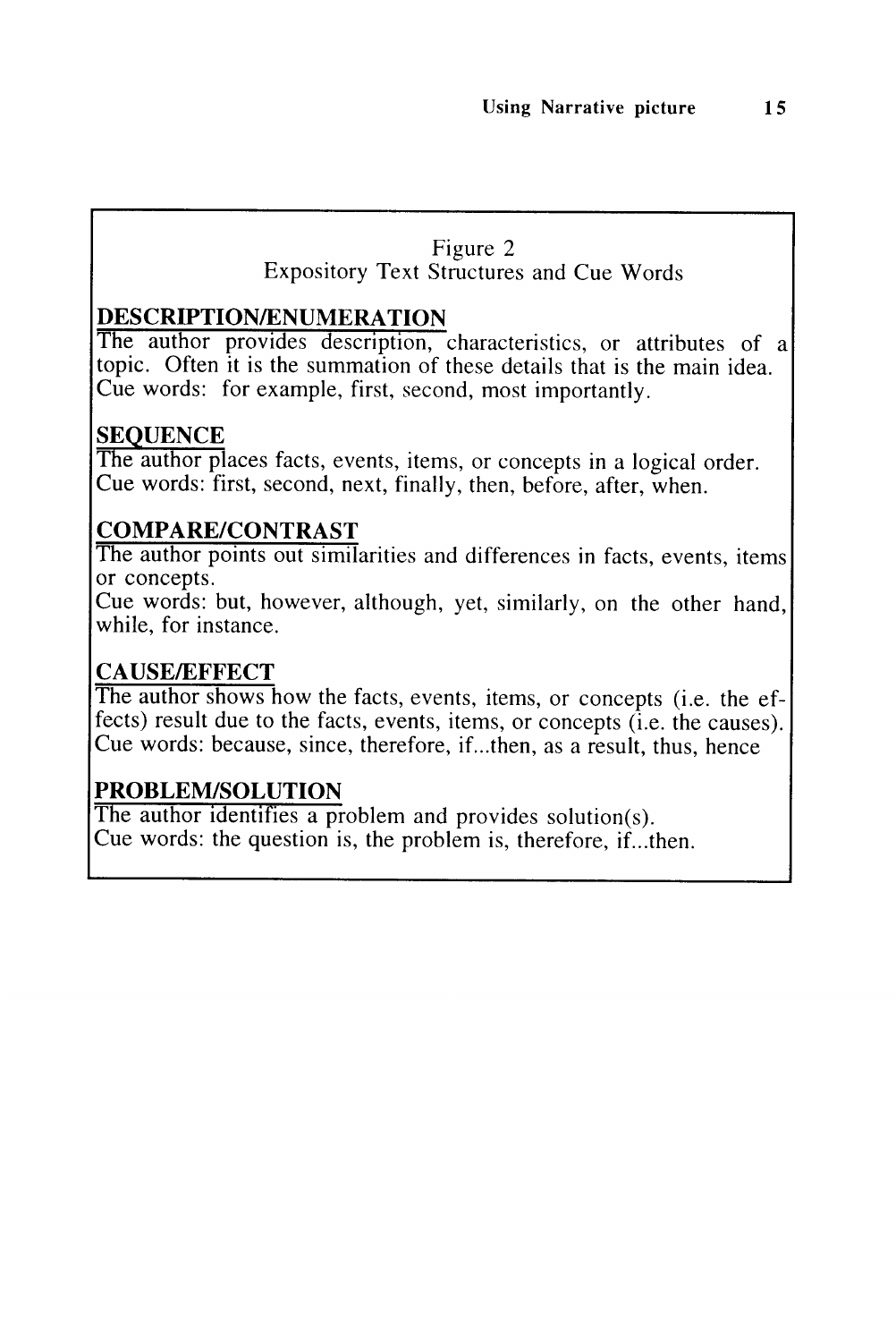## *16 READING HORIZONS, 1998, 39, (1)*

Figure 3 Graphic Organizers for Expository Text Patterns

*DESCRIPTION/ENUMERATION* Visual representation of ideas:

| semantic web: |  |
|---------------|--|
| outline: I.   |  |
|               |  |
|               |  |
|               |  |

#### *SEQUENCE*

Visual representation of ideas:



flowchart:



*COMPARE/CONTRAST* Visual representation of ideas:



Venn diagram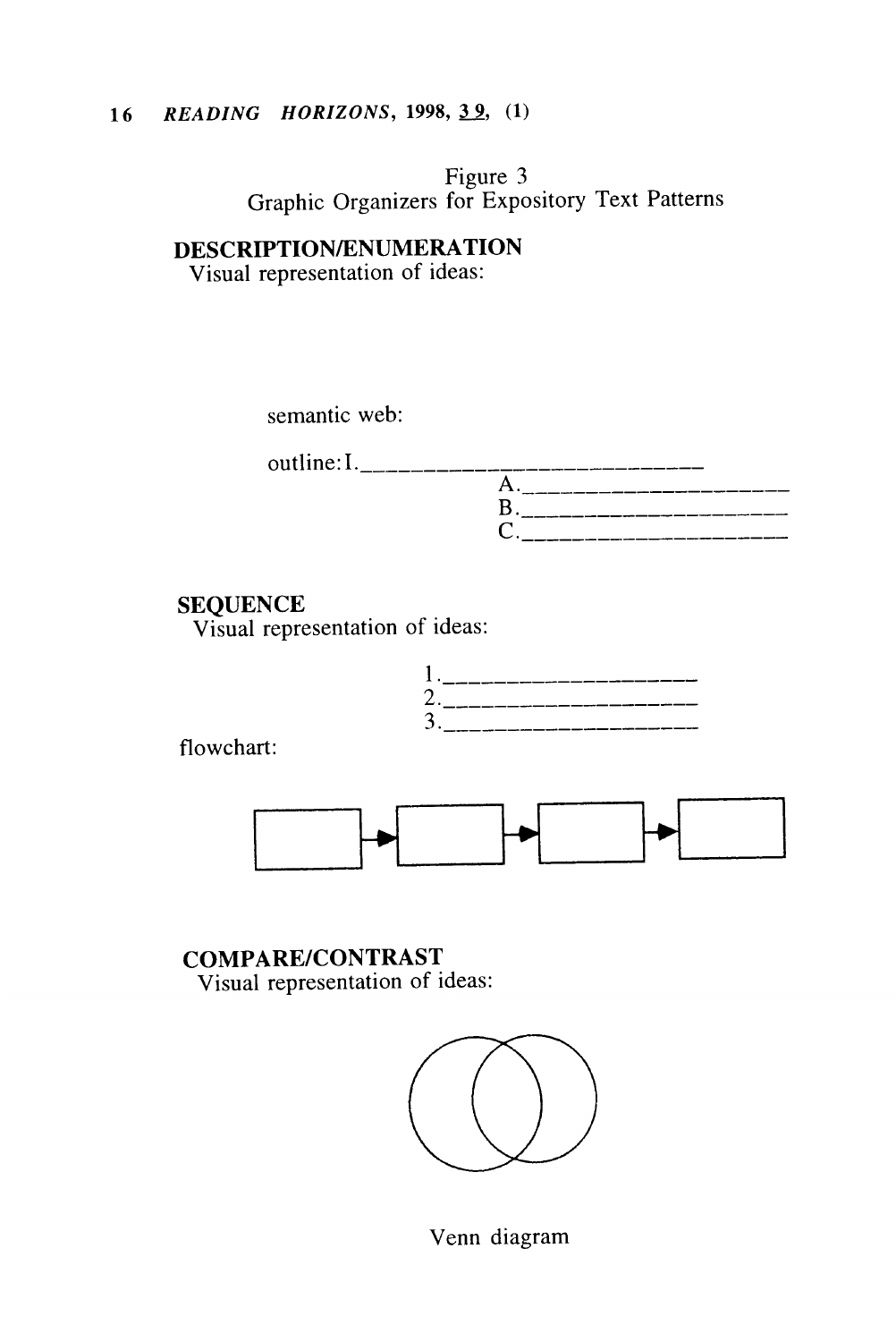#### CAUSE/EFFECT Visual representation of ideas:



## PROBLEM/SOLUTION

Visual representation of ideas:

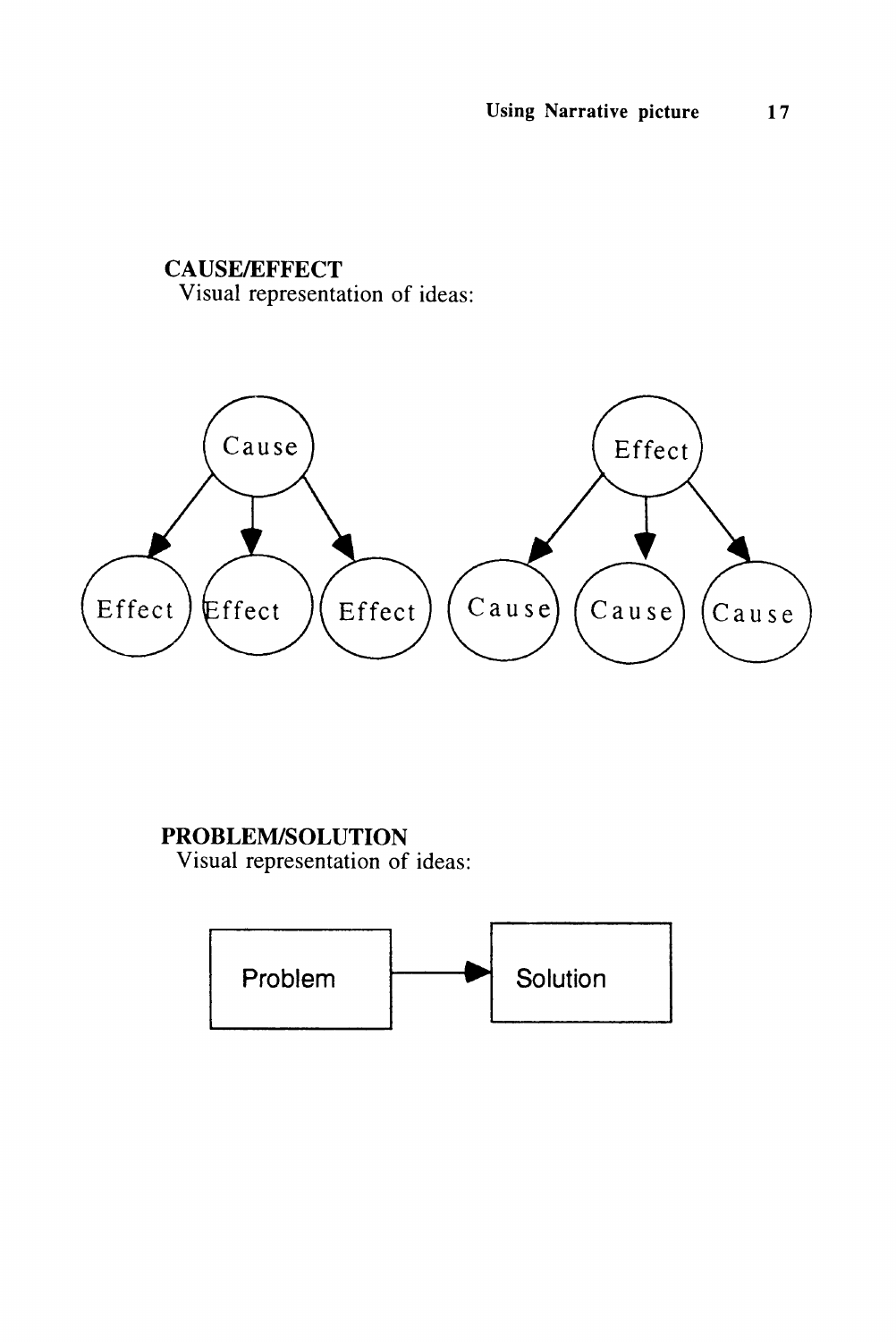#### Figure 4 Nonfiction Magazine Articles

#### *DESCRIPTION/ENUMERATION*

Sunquist, F. 1995, November. The lizard kings: Komodo dragons. **National Geographic World,** p. 243. Facts about the Ko modo dragon, the world's largest lizard, are provided.

#### *CAUSE/EFFECT*

1995, June/July. Endangered species. **Kids Discover,** p. 2. More and more animals and plants are becoming extinct. This article highlights causes for this dilemma.

#### *SEQUENCE*

McMane, F. 1995, November. Legends. **Sports Illustrated for Kids,** p. 66. Reece "Goose" Tatum was the top clown of the Harlem Globetrotters from 1942-1955. This article highlights his youth and professional career.

#### *COMPARE/CONTRAST*

Coffey, P. March,1996. Who's better? Jeremy Roenick vs. Joe Sakic. **Hockey Digest,** pp. 78-81. The personalities and professional accomplishments of these two hockey stars are compared and con trasted.

#### *PROBLEM/SOLUTION*

March, 1996. It's all in the cards. **Beckett Baseball,** p. 11. Doug Melvin, General Manager for the Texas Rangers, was inter ested in luring two Cuban pitchers to his team. They had both de fected from their home countries and information about them could not be found. Fortunately, by securing a set of Cuban baseball cards, Melvin was able to get the stats he needed to make his decision about these pitchers.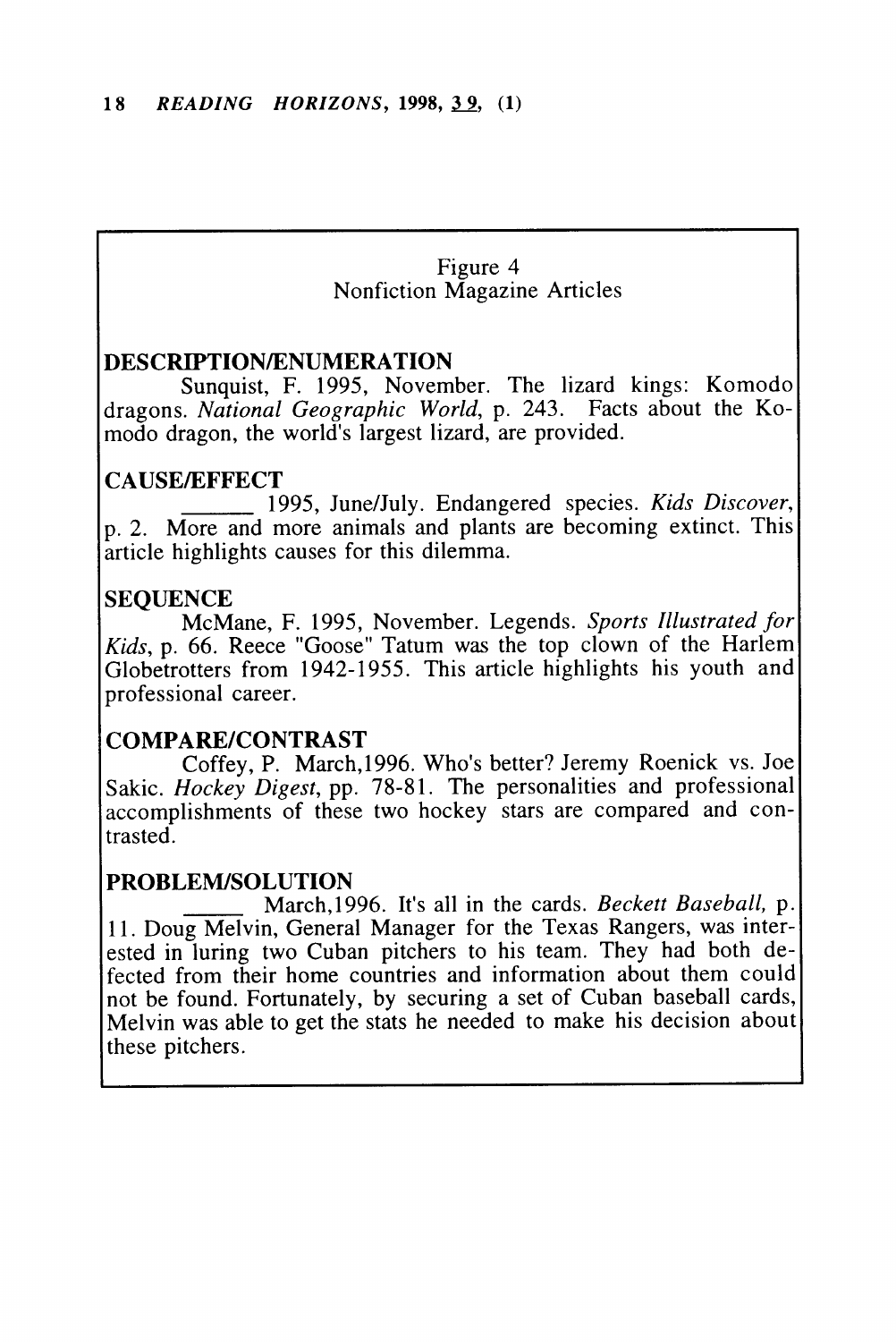|                                                                                                                                                                                                                                                                                                                                                                                                                                                 | Figure 5<br>Forms for Expository Discourse |  |
|-------------------------------------------------------------------------------------------------------------------------------------------------------------------------------------------------------------------------------------------------------------------------------------------------------------------------------------------------------------------------------------------------------------------------------------------------|--------------------------------------------|--|
| advertisements<br>announcements<br>autobiographical sketches<br>book jackets<br>calendars<br>directions<br>commentaries<br>editorials<br>handbooks<br>how-to's<br>interviews<br>invitations<br>job descriptions<br>journals<br><i>letters</i><br>memoirs<br>newsletter articles<br>observations<br>pamphlets<br>preparation for poster displays<br>reports<br>requests<br>reviews of books, films, TV shows, documentaries<br>songs<br>speeches |                                            |  |
| time capsules<br>tributes                                                                                                                                                                                                                                                                                                                                                                                                                       |                                            |  |

#### REFERENCES

- Dreher, M.J. & Singer, H. (1980). Story grammar instruction unnecessary for intermediate grade students. **The Reading Teacher, 33,** 261-268.
- Englert, C.S., & Thomas, C.C. (1987). Sensitivity to text structure in reading and writing: A comparison between learning disabled and non learning disabled students. *Learning Disabilities Quarterly, 10, 93-105.*
- Moffett, J. (1981). **Active voice: A writing program across the curriculum.** Portsmouth NH: Heinemann.